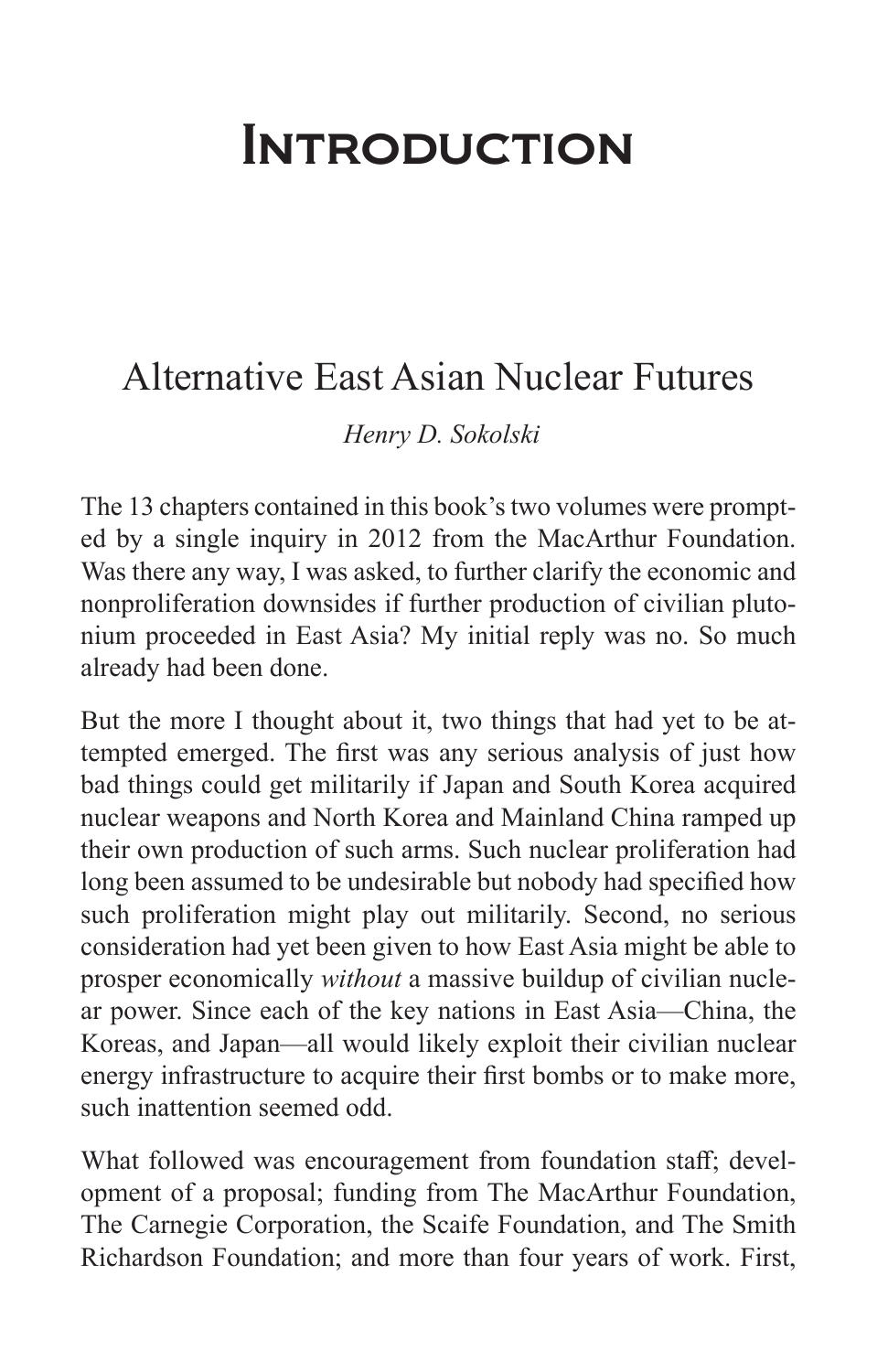I commissioned the very best regional security experts I could find to develop scenarios for Japan and South Korea acquiring nuclear weapons and for North Korea and China significantly ramping up their production and development of nuclear arms. These scenarios specified what each of these countries might do if they acquired a nuclear arsenal or expanded their existing stockpiles over the next 20 years.

Second, the authors presented these studies to leading Chinese, Russian, South Korean, Japanese, and American security and energy officials and experts at a series of workshops. The aim of these meetings was to get the participants' views on how real or worrisome the military scenarios might be. All of the military nuclear projections exploited civilian nuclear infrastructure to make nuclear weapons. Finally, to balance these dark nuclear projections, I commissioned a number of energy experts from East Asia and the United States to evaluate peaceful alternative civilian energy futures for East Asia that would rely on less nuclear power through 2035.

Privately, I was told that the project was doomed. No one of interest, I was told, would agree to participate. If they did, they wouldn't say anything of interest. And if they did, the participants wouldn't get along. Just the opposite occurred. Senior officials from each country did come; they all were candid; and the gatherings were surprisingly collegial.

In 2012, the project's first premise—that Japan and South Korea might use their civilian nuclear infrastructure to acquire nuclear weapons and that North Korea and China would perfect much more robust nuclear forces of their own—seemed fantastic. The prevailing wisdom was that Japanese or South Korean acquisition of nuclear weapons was unthinkable. It was not in their interest. Severe trade sanctions would be imposed upon them for violating the Nuclear Nonproliferation Treaty (NPT). Worse, such proliferation would weaken essential security ties with the United States. As for China and North Korea, most experts believed that neither would need nor want many nuclear weapons.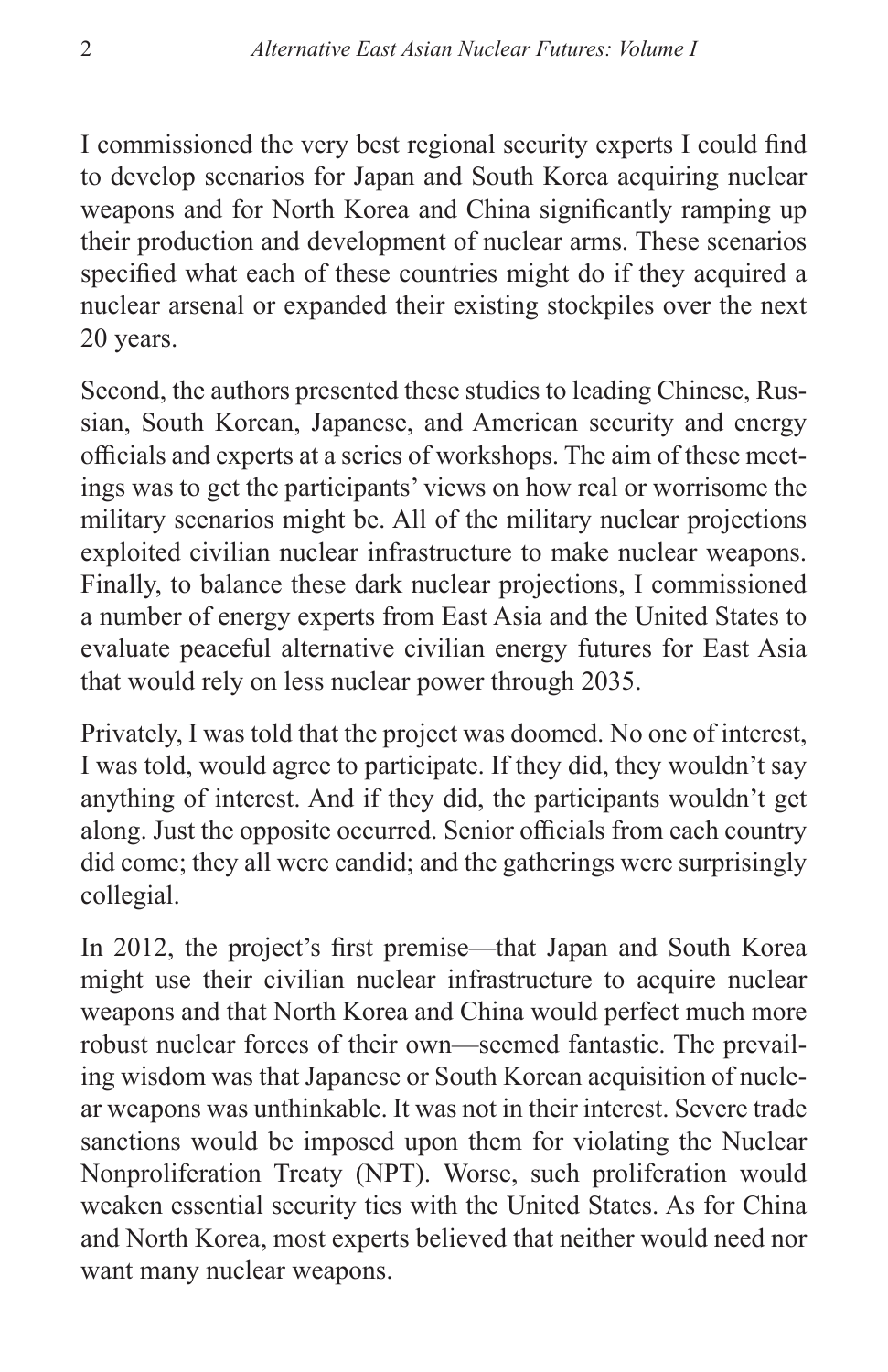The project's second premise—that East Asia could meet its energy and environmental requirements without a large number of new reactors was also considered unlikely. At the time, most experts were arguing just the opposite, that the economies of Japan, South Korea, Mainland China, and Taiwan would falter without a massive build out or restart of planned nuclear power plants.

Accepted as wisdom six years ago, today none of these views seem particularly persuasive.

Today, our East Asian Allies are increasingly interested in developing nuclear weapons options.<sup>1</sup> In response to North Korea's nuclear saber-rattling, more than a few former and current officials both in South Korea and Japan—including former defense ministers and the leaders of the ruling and opposition parties—have come out in support of acquiring nuclear arms or a nuclear weapons option. Mostly, their enthusiasm for nuclear options has been driven by fear. On the other hand, some of this bravado is reasoned: In specific, it is no longer clear, if it ever was, that South Korea or Japan would suffer economically if they withdrew from the NPT. Consider India: Since 2011 it's been able to enjoy all of the civilian nuclear trade privileges of a member state of the Nuclear Supplier Group (NSG) despite being a nuclear-armed non-NPT state. This suggests other countries can acquire nuclear weapons, be outside of the NPT, and still skirt nuclear trade sanctions as well. Why wouldn't Washington be as forgiving of Seoul and Tokyo as it has been of New Delhi? Did Israel's, the UK's or France's acquisition

1. See, e.g., Michelle Ye Hee Lee, "More than ever, South Koreans want their own nuclear weapons," The Washington Post, September 13, 2017, available from [https://www.washingtonpost.com/amphtml/news/worldviews/wp/2017/09/13/](https://www.washingtonpost.com/amphtml/news/worldviews/wp/2017/09/13/most-south-koreans-dont-think-the-north-will-start-a-war-but-they-still-want-their-own-nuclear-weapons/) [most-south-koreans-dont-think-the-north-will-start-a-war-but-they-still-want](https://www.washingtonpost.com/amphtml/news/worldviews/wp/2017/09/13/most-south-koreans-dont-think-the-north-will-start-a-war-but-they-still-want-their-own-nuclear-weapons/)[their-own-nuclear-weapons/](https://www.washingtonpost.com/amphtml/news/worldviews/wp/2017/09/13/most-south-koreans-dont-think-the-north-will-start-a-war-but-they-still-want-their-own-nuclear-weapons/); Jake Adelstein, "Is Japan about to Is Japan About to Hit Its Nuclear Tipping Point?" *The Daily Beast*, February 15, 2018, available from [https://www.thedailybeast.com/is-japan-about-to-hit-its-nuclear-tipping](https://www.thedailybeast.com/is-japan-about-to-hit-its-nuclear-tipping-point)[point;](https://www.thedailybeast.com/is-japan-about-to-hit-its-nuclear-tipping-point) and David E. Sanger, Chloe Sang-Hun, and Motoko Rich, "North Korea Rouses Neighbors to Reconsider Nuclear Weapons," *The New York Times*, October 28, 2017, available from [https://www.nytimes.com/2017/10/28/world/asia/](https://www.nytimes.com/2017/10/28/world/asia/north-korea-nuclear-weapons-japan-south-korea.html) [north-korea-nuclear-weapons-japan-south-korea.html.](https://www.nytimes.com/2017/10/28/world/asia/north-korea-nuclear-weapons-japan-south-korea.html)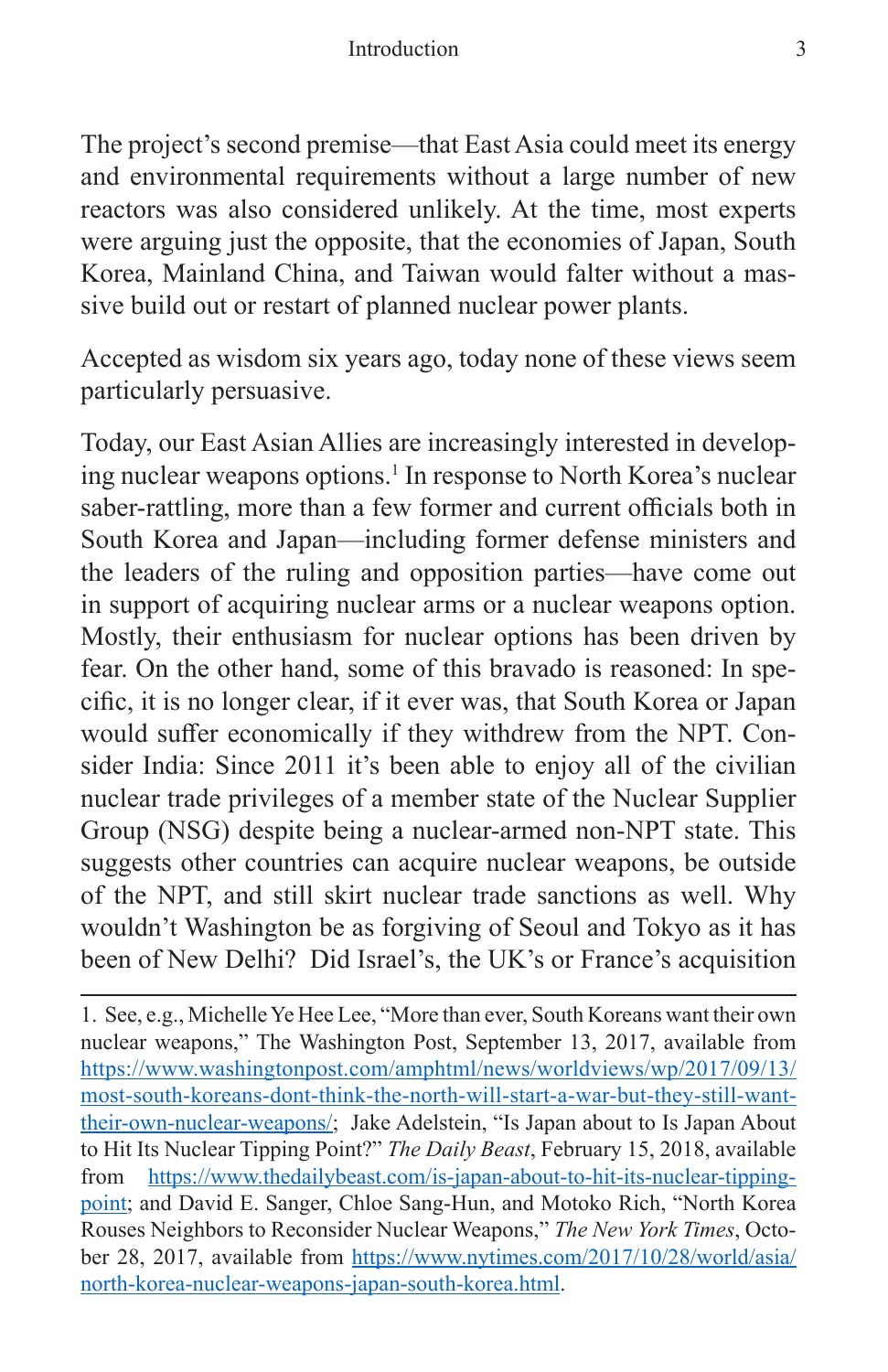of nuclear arms terminate security ties with Washington? Presumably, officials both in Seoul and Tokyo know the answers as well as those in Washington. If not, they need only reflect on the North Korean case: It withdrew from the NPT in 2002 and suffered no specific sanctions at all.

As for the weapons ambitions of China and North Korea, they too no longer look to be so limited. China, faced with both Russian and American nuclear arsenal revitalization programs and a perceived increased willingness to threaten use, has announced that it will need to increase and upgrade its stockpile as well.<sup>2</sup> North Korea, meanwhile, has shown no restraint at all. It not only seems intent on increasing the number of nuclear weapons in its arsenal (now projected to grow to more than 100 by 2030), but to test and deploy sea and ground-based missiles of nearly all sorts. It remains to be seen how what they've built might be used as leverage for political and economic concessions during negotiations with the United States.

This, then, brings us to the further growth of nuclear power in East Asia. Today, nuclear power's expansion in Asia is in retreat. Taiwan plans to go nonnuclear by 2025; South Korea by 2030. The Japanese government is eager to restart as many as possible of the 54 reactors it had online before the Fukushima accident shut them down. As of this writing, however, Japan has only eight online and many are slated to be shuttered.<sup>3</sup> The big question is whether and to what extent Japan will further adapt its electrical system to allow nonnuclear alternatives a greater role in the country's electrical power mix. Finally, Mainland China, once projected to have 200 gigawatts of electrical capacity on line by 2030, is encountering difficulties and now may be lucky to have a bit less than 100 gigawatts on line

<sup>2.</sup> See "China must expand nuclear arsenal in response to Trump: Global Times," *Strait Times*, January 24, 2017, available from [https://www.straitstimes.com/asia/](https://www.straitstimes.com/asia/east-asia/china-must-expand-nuclear-arsenal-in-response-to-trump-global-times) [east-asia/china-must-expand-nuclear-arsenal-in-response-to-trump-global-times](https://www.straitstimes.com/asia/east-asia/china-must-expand-nuclear-arsenal-in-response-to-trump-global-times).

<sup>3.</sup> See Reuters Staff, "Table-Japan nuclear reactor operations: Kyushu shuts Sendai No. 2," *Reuters*, April 23, 2018, available from [https://af.reuters.com/article/](https://af.reuters.com/article/commoditiesNews/idAFL3N1S02UE) [commoditiesNews/idAFL3N1S02UE.](https://af.reuters.com/article/commoditiesNews/idAFL3N1S02UE)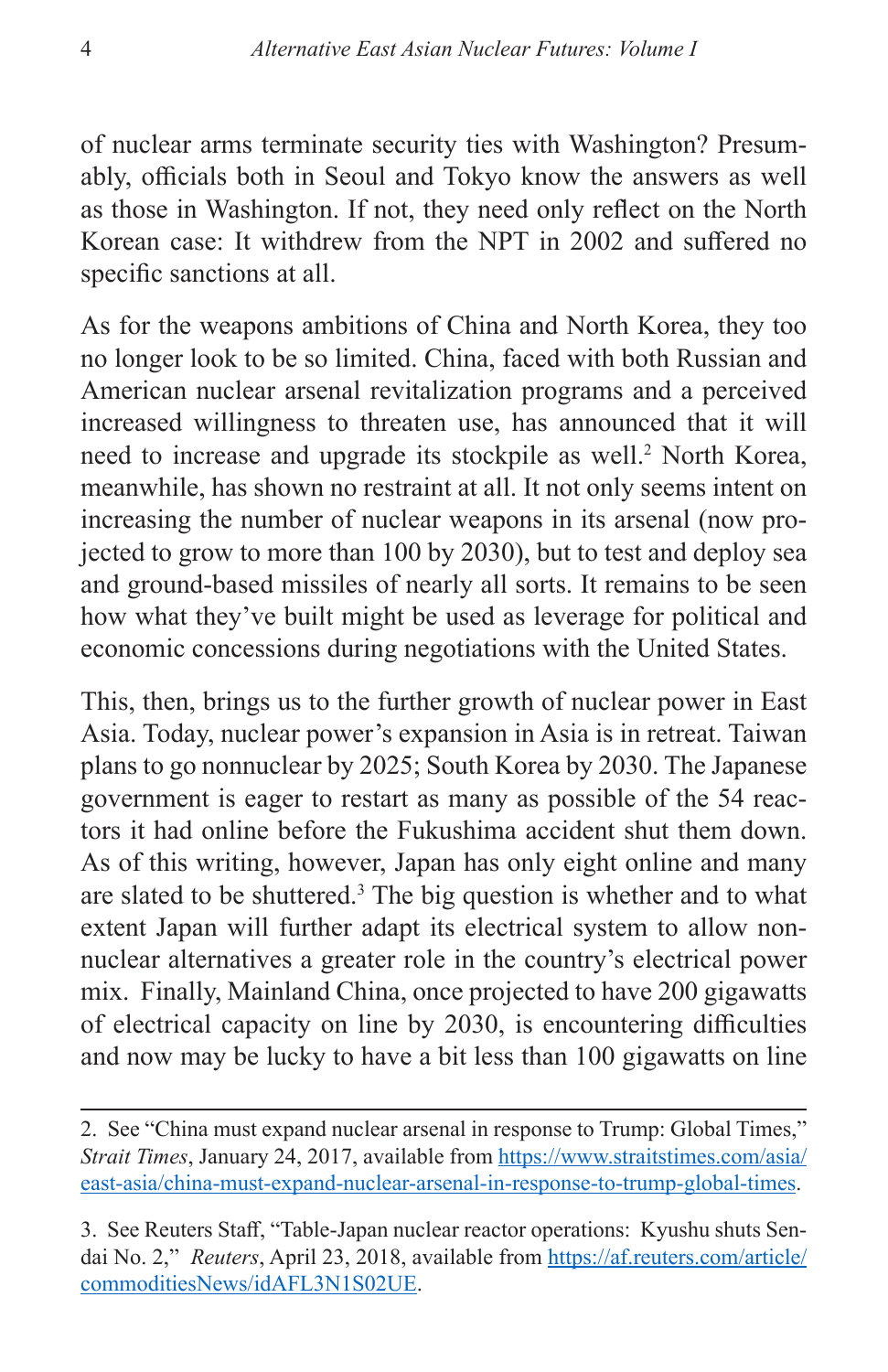by then.<sup>4</sup>

Nor have economies in East Asia suffered significantly because of this nuclear slowdown. China's economy continues to grow, albeit at a somewhat slower rate as its economy matures. Japan, South Korea, and Taiwan all have sustained positive growth since 2012. Meanwhile, increases in electrical demand in each of these economies have slowed. Certainly, projections that East Asian economies would tank without a ramp up in nuclear power have yet to materialize. Meanwhile, the price of liquified natural gas, which has been used to help substitute for nuclear power, has fallen roughly 60% since 2012.

Much of this volume's commissioned research predicted these trends. These chapters are worth reading if only to understand what premises the authors used to reach their conclusions. North Korea is interested not in deterring its adversaries, but in coercing them and in driving U.S. forces out of the region. The outcome of its negotiations with the United States remains to be seen but it appears that Pyongyang will do so as a nuclear-armed equal. China, meanwhile, may have no choice but to expand its nuclear arsenal as it develops modern forces that demand the integration of warheads with missile delivery systems (submarines and road-mobile missiles) that are increasingly autonomous. Beijing also must deal eventually with a Russia that it will have difficulty trusting, or at least a Russia that is unwilling to trust Beijing.

Natural gas prices increasingly will be less local and instead reflect global market trends, which will be almost entirely independent of oil prices. Such globalized natural gas is likely to remain plentiful and affordable, at least for several decades.<sup>5</sup> Nuclear power from

5. For a thorough update on the likely glut of natural gas in East Asia, see Melanie Hart, Luke Bassett, and Blaine Johnson, "Do Not Fall for the Hype on U.S.-China Natural Gas Trade," Center for American Progress, April 18,

<sup>4.</sup> See Steve Kidd, "Nuclear in China—why the slowdown?" *Nuclear Engineering International*, August 10, 2017, available fro[m http://www.neimagazine.]( http://www.neimagazine.com/opinion/opinionnuclear-in-china-why-the-slowdown-5896525/) [com/opinion/opinionnuclear-in-china-why-the-slowdown-5896525/.]( http://www.neimagazine.com/opinion/opinionnuclear-in-china-why-the-slowdown-5896525/)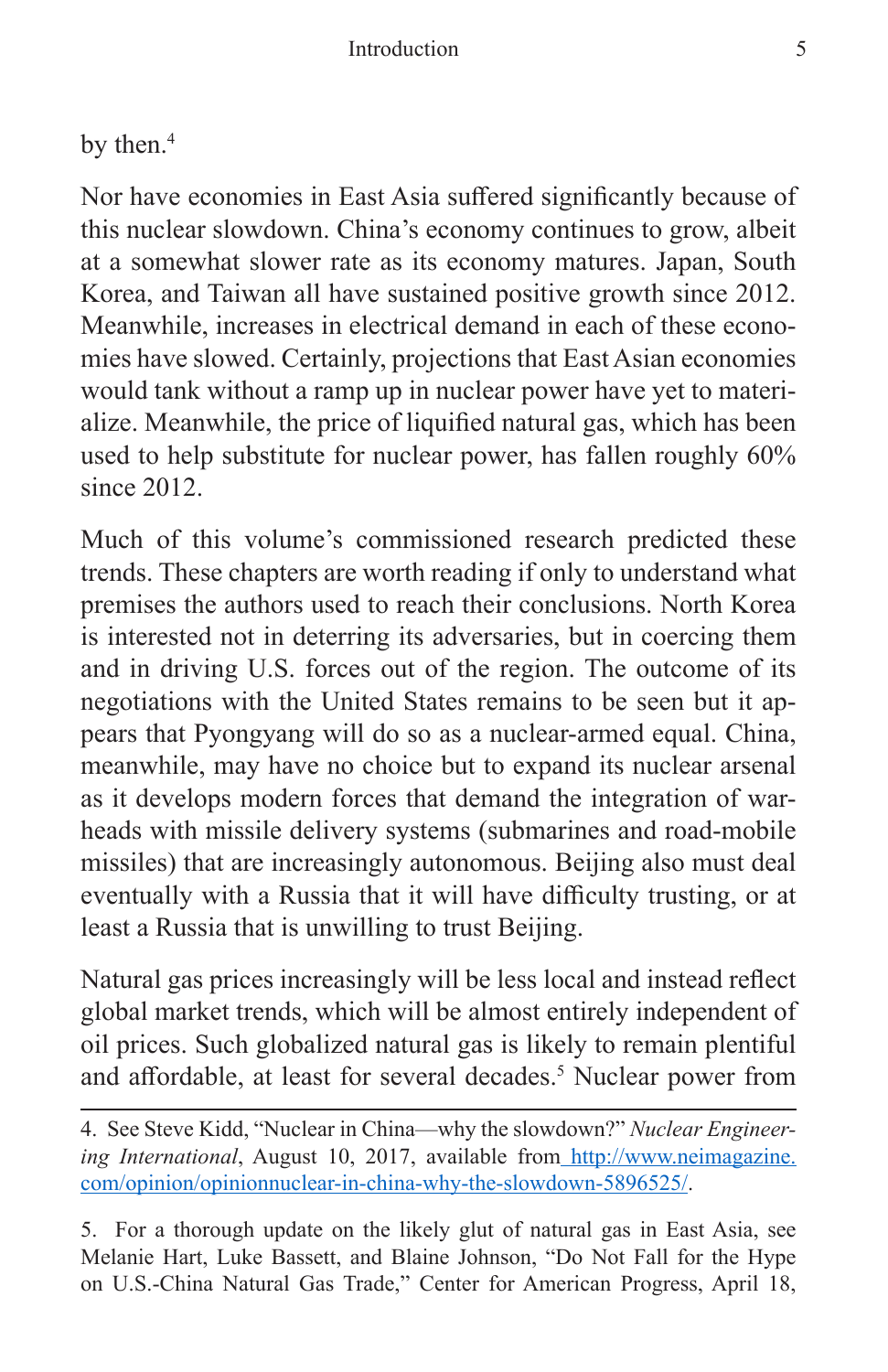large reactors and nuclear recycling costs and construction times are high and unlikely to fall. By contrast, electrical demand growth, the cost of renewables, natural gas-fired electricity, and electrical grid storage are falling and are likely to continue to do so. Meanwhile, improving grid transmission systems and developing more agile and experimental electrical pricing systems can help to reduce demand and encourage more economical forms of electrical generation. All of these developments corroborate the key finding in most of the chapters that follow.

Some of the volume's research, though, has yet to be vindicated. The encouragement of market-driven competitions among energy types in the production of electricity has only begun in Japan, China, and South Korea on a small scale. It is likely to change over the next two decades. Nor has there been any significant commerce in electricity between East Asian states. Both developments, if they should occur, however, could dramatically increase the supply of electrical power and reduce requirements for ever more generating stations.

What does this research then suggest to keep East Asia more peaceful? Three things. First, whatever the merits of nuclear power's expansion might be in East Asia, deferring the commercial use of plutonium-based fuels and the further expansion of uranium enrichment capacity makes both security and economic sense. Neither of these activities have any positive return on investment and increase the technical ability for China, Korea, and Japan to either ramp up their existing nuclear numbers or breakout to build an ever large batch of bombs.

Second, energy pricing, investment, and regulatory reforms in China, Taiwan, South Korea, and Japan that rely more on market signals than on central planning would help determine the appropriate level of nuclear power needed. The uncertainties regarding what the optimal types and mixes of new and existing forms of electrical generation, storage, and distribution systems might be as significant. How,

<sup>2018,</sup> available from [https://www.americanprogress.org/issues/security/re](https://www.americanprogress.org/issues/security/reports/2018/04/18/449807/not-fall-hype-u-s-china-natural-gas-trade/)[ports/2018/04/18/449807/not-fall-hype-u-s-china-natural-gas-trade/](https://www.americanprogress.org/issues/security/reports/2018/04/18/449807/not-fall-hype-u-s-china-natural-gas-trade/).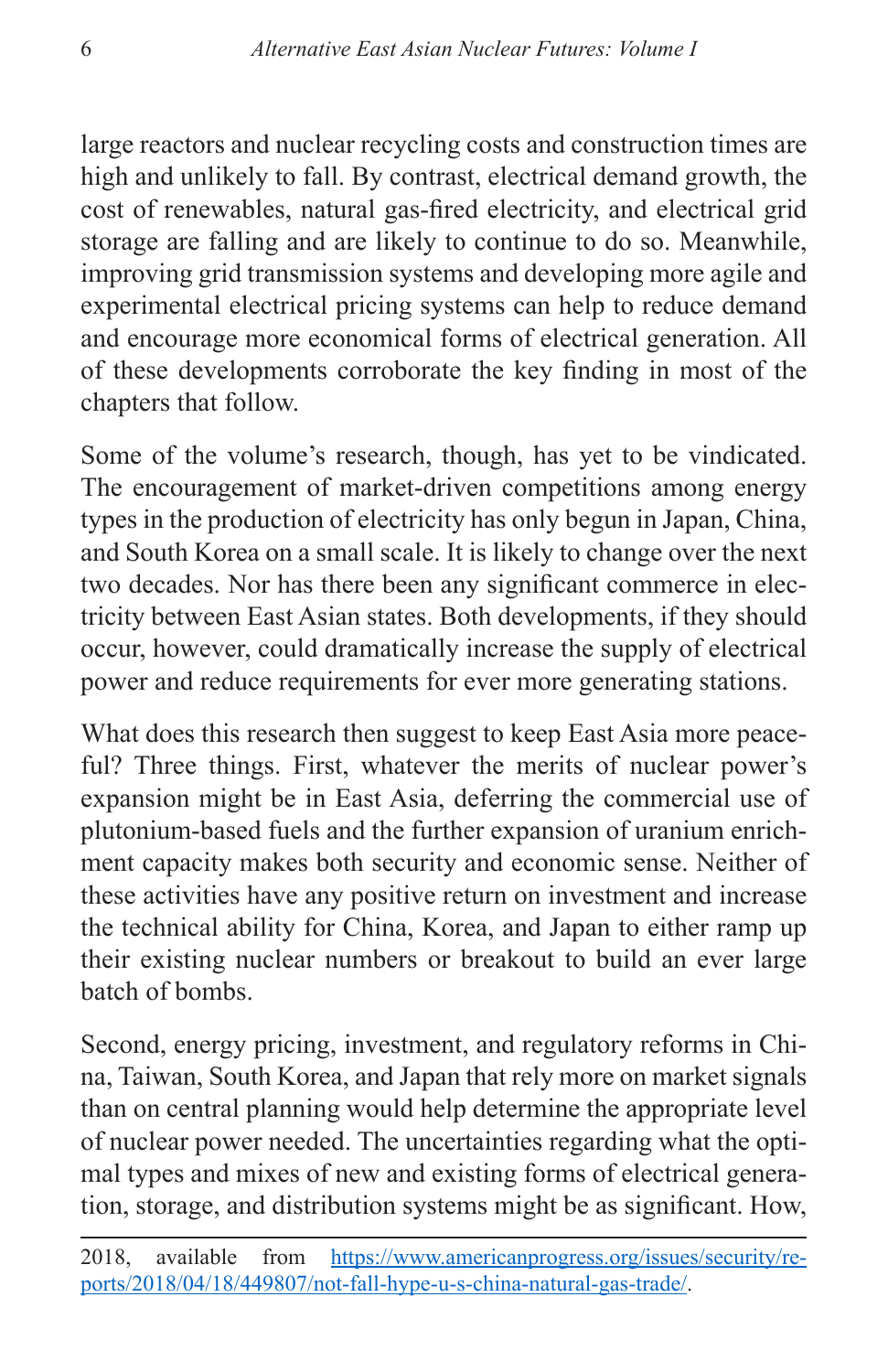if at all, these new systems might relate to the transport sector and industrial and commercial heating and cooling markets is also unclear and will remain so for the next 20 to 40 years. Trying to pick which technologies will be the clear winners without heavy reliance on market signals is a prescription for regret.

Third, tying nonproliferation to efforts to strengthen American-Japanese and American-Korean relations is required now more than before. The need to pursue serious long-term planning toward this end cannot be emphasized enough. Such planning needs to go beyond conventional and nuclear military war gaming to deter, defend, and counter possible North Korean provocations. The United States and its allies need to work with Seoul to understand what might reduce its "need" or incentives to go nuclear. These drivers of South Korean interest in going nuclear are not just military in character. They also are social, historical, economic, and diplomatic and can be identified and mitigated. Certainly, reacting to their expression as crises may unfold is far less leveraged.

My center has already made efforts to act on all three recommendations. First, as part of a follow-on grant by the MacArthur Foundation, the Nonproliferation Policy Education Center (NPEC) made a number of trips to visit with senior officials in Seoul, Tokyo, and Beijing and explored the idea of these countries adopting a policy of deferring their plans to recycle plutonium-based fuels commercially. As a result of these exchanges, I worked with members of the State Department's International Security Advisory Board to get all of its members to back a U.S.-led initiative to encourage a commercial plutonium pause in East Asia. Unfortunately, this board's unanimous support came late in the Obama Administration's second term. Action was not taken.

With the election in 2016, President Donald Trump appointed Rex Tillerson as Secretary of State and he was briefed on the desirability of pushing a commercial plutonium pause in East Asia. Mr. Mike Pompeo has just been installed as Tillerson's replacement. It is unclear if he has yet been briefed on the idea but it is clear that if